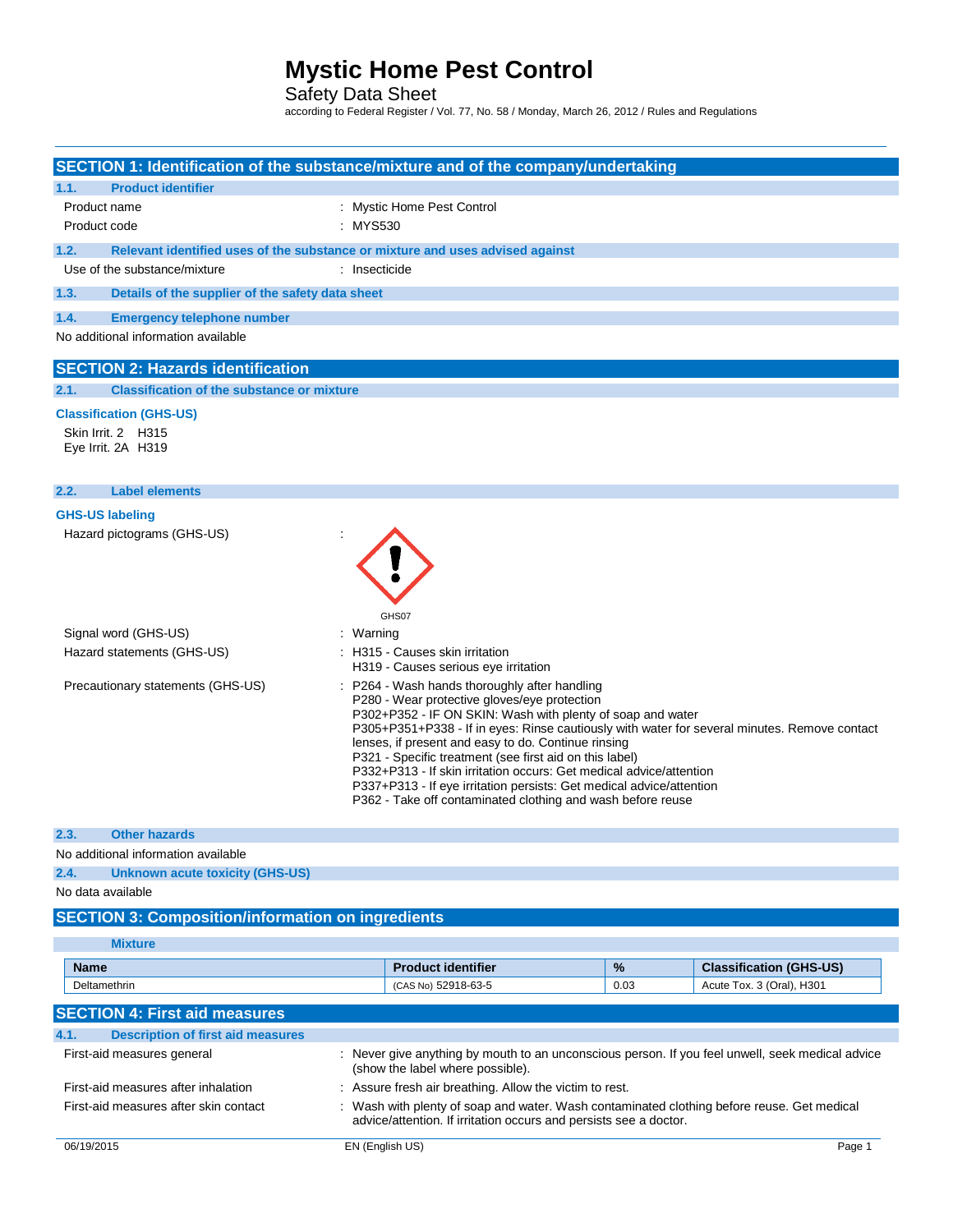Safety Data Sheet

according to Federal Register / Vol. 77, No. 58 / Monday, March 26, 2012 / Rules and Regulations

| First-aid measures after eye contact                                                                    | : Rinse cautiously with water for several minutes. Remove contact lenses, if present and easy to<br>do. Continue rinsing. IF IN EYES: Rinse cautiously with water for several minutes. Remove<br>contact lenses, if present and easy to do. Continue rinsing. Get medical advice/attention. |
|---------------------------------------------------------------------------------------------------------|---------------------------------------------------------------------------------------------------------------------------------------------------------------------------------------------------------------------------------------------------------------------------------------------|
| First-aid measures after ingestion                                                                      | Rinse mouth. Do NOT induce vomiting. Obtain emergency medical attention.                                                                                                                                                                                                                    |
| 4.2.<br>Most important symptoms and effects, both acute and delayed                                     |                                                                                                                                                                                                                                                                                             |
| Symptoms/injuries after skin contact                                                                    | : Causes skin irritation.                                                                                                                                                                                                                                                                   |
| Symptoms/injuries after eye contact                                                                     | : Causes serious eye irritation.                                                                                                                                                                                                                                                            |
| 4.3.                                                                                                    | Indication of any immediate medical attention and special treatment needed                                                                                                                                                                                                                  |
| No additional information available                                                                     |                                                                                                                                                                                                                                                                                             |
| <b>SECTION 5: Firefighting measures</b>                                                                 |                                                                                                                                                                                                                                                                                             |
| <b>Extinguishing media</b><br>5.1.                                                                      |                                                                                                                                                                                                                                                                                             |
| suitable extinguishing media                                                                            | : Foam. Dry powder. Carbon dioxide. Water spray. Sand.                                                                                                                                                                                                                                      |
| Unsuitable extinguishing media                                                                          | : Do not use a heavy water stream.                                                                                                                                                                                                                                                          |
| Special hazards arising from the substance or mixture<br>5.2.                                           |                                                                                                                                                                                                                                                                                             |
| No additional information available                                                                     |                                                                                                                                                                                                                                                                                             |
| 5.3.<br><b>Advice for firefighters</b>                                                                  |                                                                                                                                                                                                                                                                                             |
| Firefighting instructions                                                                               | : Use water spray or fog for cooling exposed containers. Exercise caution when fighting any                                                                                                                                                                                                 |
|                                                                                                         | chemical fire. Avoid (reject) fire-fighting water to enter environment.                                                                                                                                                                                                                     |
| Protection during firefighting                                                                          | : Do not enter fire area without proper protective equipment, including respiratory protection.                                                                                                                                                                                             |
| <b>SECTION 6: Accidental release measures</b>                                                           |                                                                                                                                                                                                                                                                                             |
| Personal precautions, protective equipment and emergency procedures<br>6.1.                             |                                                                                                                                                                                                                                                                                             |
| 6.1.1.<br>For non-emergency personnel                                                                   |                                                                                                                                                                                                                                                                                             |
| Emergency procedures                                                                                    | : Evacuate unnecessary personnel.                                                                                                                                                                                                                                                           |
|                                                                                                         |                                                                                                                                                                                                                                                                                             |
| 6.1.2.<br>For emergency responders                                                                      |                                                                                                                                                                                                                                                                                             |
| Protective equipment                                                                                    | Equip cleanup crew with proper protection.                                                                                                                                                                                                                                                  |
| Emergency procedures                                                                                    | : Ventilate area.                                                                                                                                                                                                                                                                           |
| 6.2.<br><b>Environmental precautions</b>                                                                |                                                                                                                                                                                                                                                                                             |
| Prevent entry to sewers and public waters. Notify authorities if liquid enters sewers or public waters. |                                                                                                                                                                                                                                                                                             |
| 6.3.<br>Methods and material for containment and cleaning up                                            |                                                                                                                                                                                                                                                                                             |
| Methods for cleaning up                                                                                 | : Soak up spills with inert solids, such as clay or diatomaceous earth as soon as possible. Collect<br>spillage. Store away from other materials.                                                                                                                                           |
| <b>Reference to other sections</b><br>6.4.                                                              |                                                                                                                                                                                                                                                                                             |
| See Heading 8. Exposure controls and personal protection.                                               |                                                                                                                                                                                                                                                                                             |
| <b>SECTION 7: Handling and storage</b>                                                                  |                                                                                                                                                                                                                                                                                             |
| 7.1.<br><b>Precautions for safe handling</b>                                                            |                                                                                                                                                                                                                                                                                             |
| Precautions for safe handling                                                                           | : Wash hands and other exposed areas with mild soap and water before eat, drink or smoke and<br>when leaving work. Do not discharge the waste into the drain.                                                                                                                               |
| Hygiene measures                                                                                        | : Wash hands thoroughly after handling.                                                                                                                                                                                                                                                     |
| Conditions for safe storage, including any incompatibilities<br>7.2.                                    |                                                                                                                                                                                                                                                                                             |
| Storage conditions                                                                                      | Store in original container. Keep container closed when not in use.                                                                                                                                                                                                                         |
| Incompatible products                                                                                   | Strong bases. strong acids.                                                                                                                                                                                                                                                                 |
| Incompatible materials                                                                                  | : Sources of ignition.                                                                                                                                                                                                                                                                      |
| <b>Specific end use(s)</b><br>7.3.                                                                      |                                                                                                                                                                                                                                                                                             |
| No additional information available                                                                     |                                                                                                                                                                                                                                                                                             |
| <b>SECTION 8: Exposure controls/personal protection</b>                                                 |                                                                                                                                                                                                                                                                                             |
| 8.1.<br><b>Control parameters</b>                                                                       |                                                                                                                                                                                                                                                                                             |
| No additional information available                                                                     |                                                                                                                                                                                                                                                                                             |
| 8.2.<br><b>Exposure controls</b>                                                                        |                                                                                                                                                                                                                                                                                             |
| Personal protective equipment                                                                           | : Avoid all unnecessary exposure.                                                                                                                                                                                                                                                           |
| 06/19/2015                                                                                              | 2/5<br>EN (English US)                                                                                                                                                                                                                                                                      |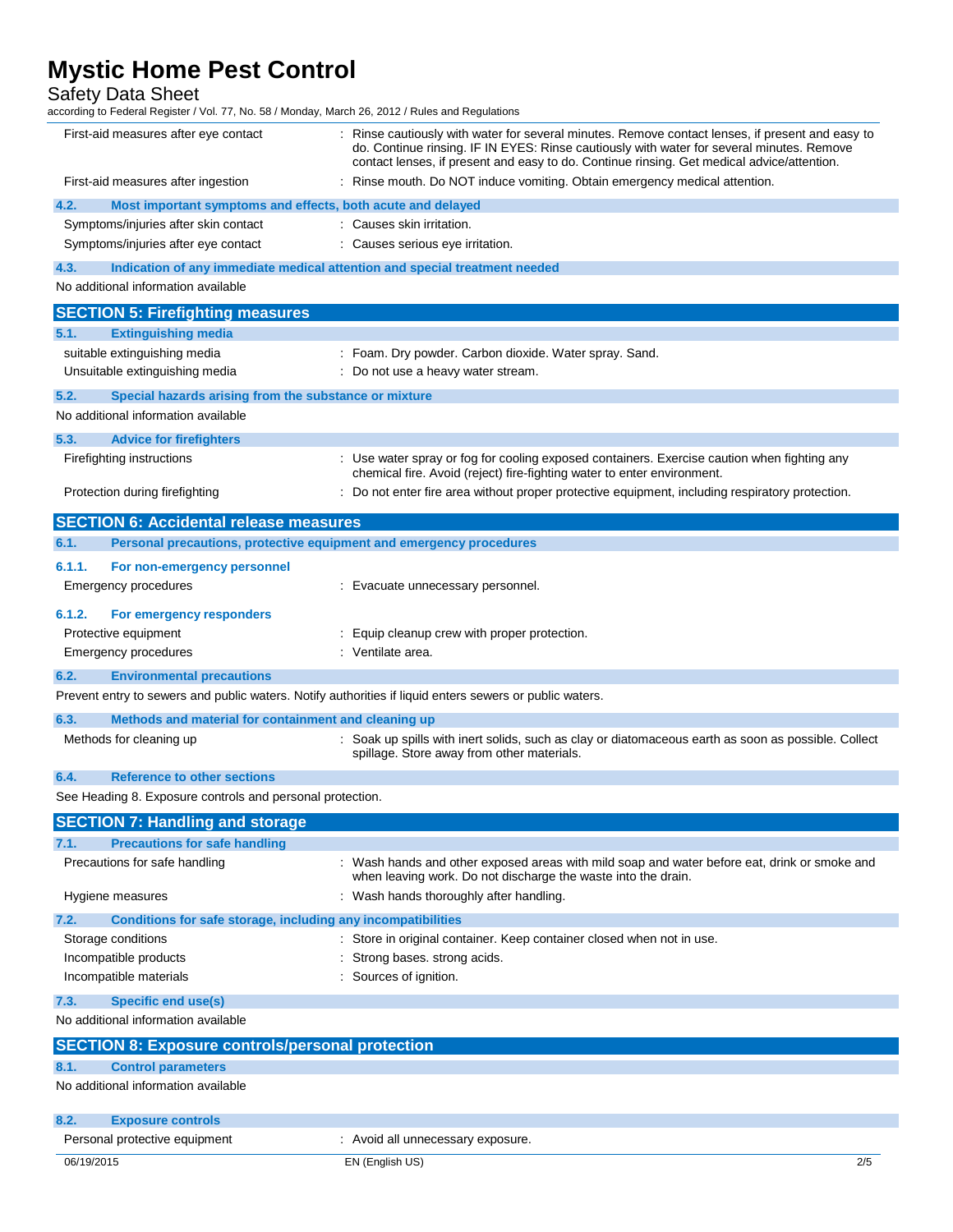# Safety Data Sheet

according to Federal Register / Vol. 77, No. 58 / Monday, March 26, 2012 / Rules and Regulations

| Hand protection          | : Wear protective gloves.                 |
|--------------------------|-------------------------------------------|
| Eye protection           | : Chemical goggles or safety glasses.     |
| Skin and body protection | : Wear suitable protective clothing.      |
| Respiratory protection   | : Wear approved mask.                     |
| Other information        | : When using, do not eat, drink or smoke. |

## **SECTION 9: Physical and chemical properties**

| Information on basic physical and chemical properties<br>9.1. |                     |
|---------------------------------------------------------------|---------------------|
| Physical state                                                | : Liquid            |
| Appearance                                                    | : White liquid.     |
| Color                                                         | White.              |
| Odor                                                          | : characteristic.   |
| Odor threshold                                                | : No data available |
| pH                                                            | $: 6.5 - 7$         |
| Relative evaporation rate (butyl acetate=1)                   | : No data available |
| Melting point                                                 | : No data available |
| Freezing point                                                | No data available   |
| Boiling point                                                 | No data available   |
| Flash point                                                   | : No data available |
| Self ignition temperature                                     | No data available   |
| Decomposition temperature                                     | No data available   |
| Flammability (solid, gas)                                     | No data available   |
| Vapor pressure                                                | : No data available |
| Relative vapor density at 20 °C                               | : No data available |
| Relative density                                              | 1.23                |
| Solubility                                                    | No data available   |
| Log Pow                                                       | No data available   |
| Log Kow                                                       | : No data available |
| Viscosity, kinematic                                          | No data available   |
| Viscosity, dynamic                                            | No data available   |
| <b>Explosive properties</b>                                   | : No data available |
| Oxidizing properties                                          | No data available   |
| <b>Explosive limits</b>                                       | No data available   |
|                                                               |                     |

### **9.2. Other information**

No additional information available

|                  | <b>SECTION 10: Stability and reactivity</b>  |
|------------------|----------------------------------------------|
| 10.1.            | <b>Reactivity</b>                            |
|                  | No additional information available          |
| 10.2.            | <b>Chemical stability</b>                    |
|                  | Stable under normal conditions.              |
| 10.3.            | <b>Possibility of hazardous reactions</b>    |
| Not established. |                                              |
| 10.4.            | <b>Conditions to avoid</b>                   |
|                  | Extremely high or low temperatures.          |
| 10.5.            | <b>Incompatible materials</b>                |
|                  | strong acids. Strong bases.                  |
| 10.6.            | <b>Hazardous decomposition products</b>      |
|                  | Carbon monoxide, Carbon dioxide,             |
|                  | <b>SECTION 11: Toxicological information</b> |
| 11.1.            | Information on toxicological effects         |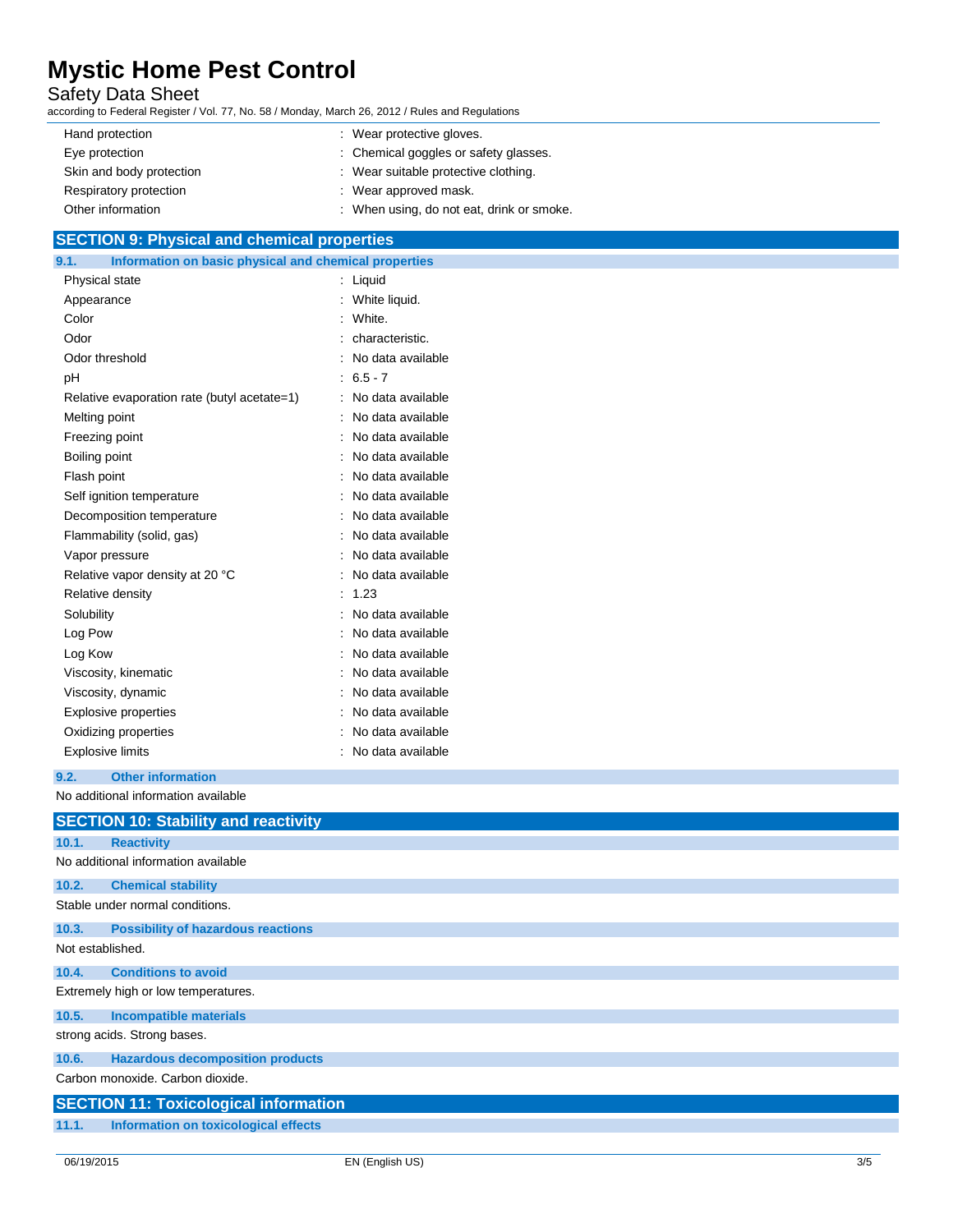Safety Data Sheet

according to Federal Register / Vol. 77, No. 58 / Monday, March 26, 2012 / Rules and Regulations

| Acute toxicity                                         | : Not classified                                                    |
|--------------------------------------------------------|---------------------------------------------------------------------|
| Deltamethrin (52918-63-5)                              |                                                                     |
| LD50 oral rat                                          | 128 mg/kg (Rat)                                                     |
| Skin corrosion/irritation                              | : Causes skin irritation.                                           |
|                                                        | pH: 6.5 - 7                                                         |
| Serious eye damage/irritation                          | : Causes serious eye irritation.                                    |
|                                                        | pH: 6.5 - 7                                                         |
| Respiratory or skin sensitization                      | : Not classified                                                    |
| Germ cell mutagenicity                                 | : Not classified                                                    |
| Carcinogenicity                                        | : Not classified                                                    |
| Deltamethrin (52918-63-5)                              |                                                                     |
| <b>IARC</b> group                                      | 3 - Not Classifiable                                                |
| Reproductive toxicity                                  | : Not classified                                                    |
| Specific target organ toxicity (single exposure)       | : Not classified                                                    |
|                                                        |                                                                     |
| Specific target organ toxicity (repeated<br>exposure)  | : Not classified                                                    |
| Aspiration hazard                                      | : Not classified                                                    |
| Potential Adverse human health effects and<br>symptoms | : Based on available data, the classification criteria are not met. |
| Symptoms/injuries after skin contact                   | : Causes skin irritation.                                           |
| Symptoms/injuries after eye contact                    | : Causes serious eye irritation.                                    |
| <b>SECTION 12: Ecological information</b>              |                                                                     |
|                                                        |                                                                     |

**12.1. Toxicity**

| Deltamethrin (52918-63-5)                     |                                                         |
|-----------------------------------------------|---------------------------------------------------------|
| LC50 fish 1                                   | 0.0005 mg/l 48 h; Salmo gairdneri (Oncorhynchus mykiss) |
| EC50 Daphnia 1                                | 0.000113 mg/l (24 h; Daphnia magna; Locomotor effect)   |
| $LC50$ fish 2                                 | 0.001 mg/l (48 h; Gambusia affinis)                     |
| EC50 Daphnia 2                                | 0.000031 mg/l (48 h; Daphnia magna; Locomotor effect)   |
| 12.2.<br><b>Persistence and degradability</b> |                                                         |

| <b>MYSTIC HOME PEST CONTROL</b>           |                  |  |
|-------------------------------------------|------------------|--|
| Persistence and degradability             | Not established. |  |
| Deltamethrin (52918-63-5)                 |                  |  |
| Persistence and degradability             | Not established. |  |
| <b>Bioaccumulative potential</b><br>12.3. |                  |  |
| <b>MYSTIC HOME PEST CONTROL</b>           |                  |  |
| Bioaccumulative potential                 | Not established. |  |
| Deltamethrin (52918-63-5)                 |                  |  |
| Bioaccumulative potential                 | Not established. |  |
| 12.4.<br><b>Mobility in soil</b>          |                  |  |
| No additional information available       |                  |  |

| 12.5. | Other adverse effects               |                                   |
|-------|-------------------------------------|-----------------------------------|
|       | Other information                   | Avoid release to the environment. |
|       | SECTION 13: Disnosal considerations |                                   |

| <b>PLUTION 19. Disposal considerations</b> |                                                                           |
|--------------------------------------------|---------------------------------------------------------------------------|
| 13.1.<br>Waste treatment methods           |                                                                           |
| Waste disposal recommendations             | : Dispose in a safe manner in accordance with local/national regulations. |
| Ecology - waste materials                  | Avoid release to the environment.                                         |